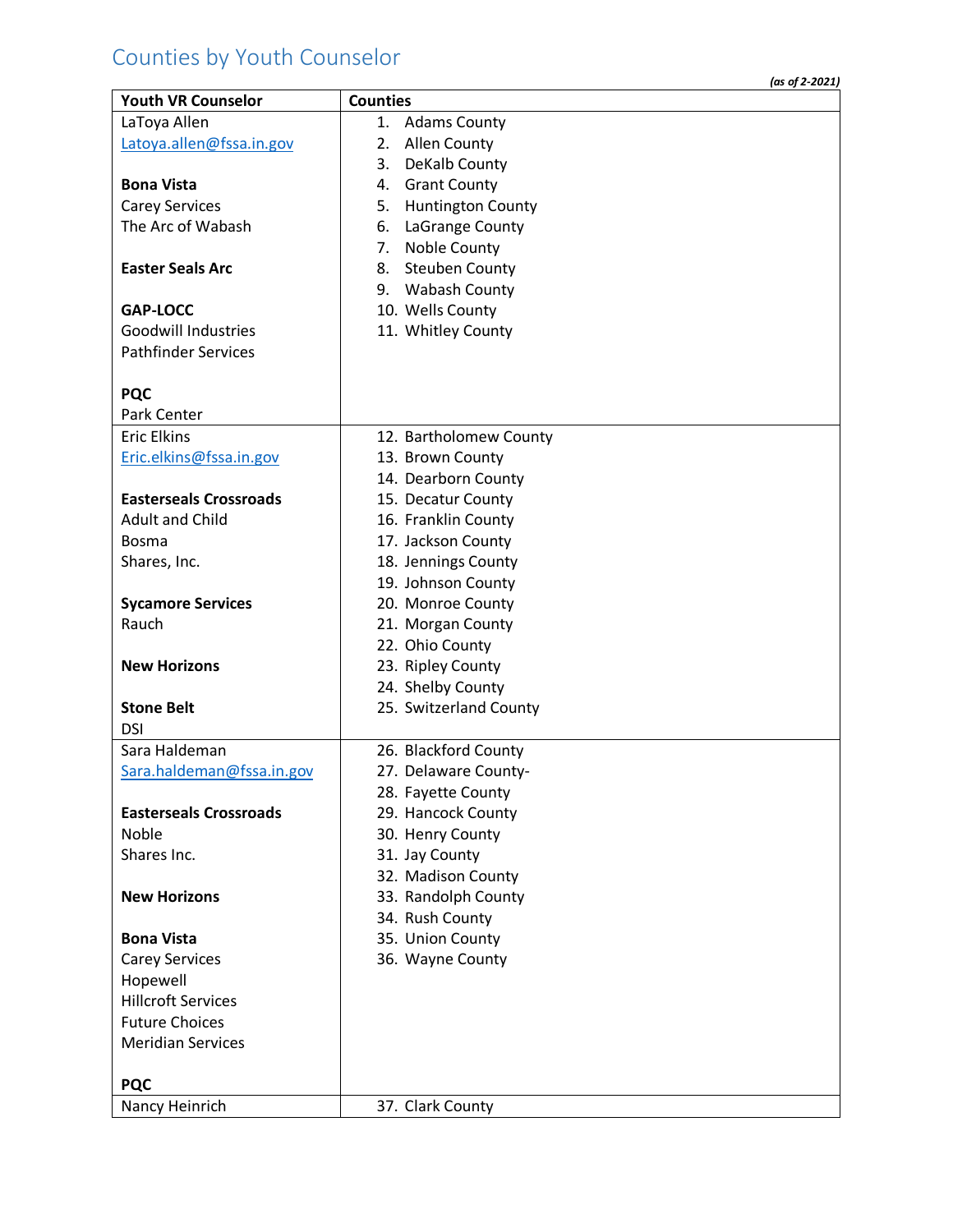| Nancy.heinrich@fssa.in.gov     | 38. Crawford County    |
|--------------------------------|------------------------|
| <b>Sycamore Services</b>       | 39. Floyd County       |
| Rauch                          | 40. Harrison County    |
| <b>Blue River</b>              | 41. Jefferson Count    |
|                                | 42. Lawrence County    |
| <b>Stone Belt</b>              | 43. Orange County      |
|                                | 44. Scott County       |
|                                | 45. Washington County  |
| Joanne Murillo                 | 46. Elkhart County     |
| Joanne.murillo@fssa.in.gov     | 47. Kosciusko County   |
|                                | 48. Lake County        |
| <b>Opportunity Enterprises</b> | 49. LaPorte County     |
| Corvilla                       | 50. Marshall County    |
| Logan                          | 51. Porter County      |
|                                | 52. St. Joseph County  |
| <b>Prairie Quest</b>           | 53. Starke County      |
|                                |                        |
| Peak                           |                        |
| Cardinal                       |                        |
|                                |                        |
| <b>PCG</b>                     |                        |
| Angela Shelton                 | 54. Carroll County     |
| Angela.shelton@fssa.in.gov     | 55. Cass County        |
|                                | 56. Fulton County      |
| <b>Bona Vista</b>              | 57. Howard County      |
|                                | 58. Jasper County      |
| <b>PCG</b>                     | 59. Miami County       |
|                                | 60. Newton County      |
| <b>PQC</b>                     | 61. Pulaski County     |
|                                | 62. Tipton County      |
| Peak                           | 63. White County       |
| <b>Cardinal Services</b>       |                        |
| Christina Skie                 | 64. Daviess County     |
| Christina.skie@fssa.in.gov     | 65. Dubois County      |
|                                | 66. Gibson County      |
| <b>Sycamore Services</b>       | 67. Greene County      |
| <b>SIRS</b>                    | 68. Knox County        |
| The ARC of Southwest Indiana   | 69. Martin County      |
|                                | 70. Perry County       |
| <b>Stone Belt</b>              | 71. Pike County        |
| <b>KCARC</b>                   | 72. Posey County       |
| Four Rivers/DSI                | 73. Spencer County     |
|                                | 74. Sullivan County    |
|                                | 75. Vanderburgh County |
|                                | 76. Vigo County        |
|                                | 77. Warrick County     |
| <b>Steve Sontag</b>            | 78. Boone County       |
| Steve.sontag@fssa.in.gov       | 79. Hamilton County    |
|                                | 80. Hendricks County   |
| <b>Easterseals Crossroads</b>  | 81. Marion County      |
| <b>Adult and Child Health</b>  |                        |
| ARC of Greater Boone County    |                        |